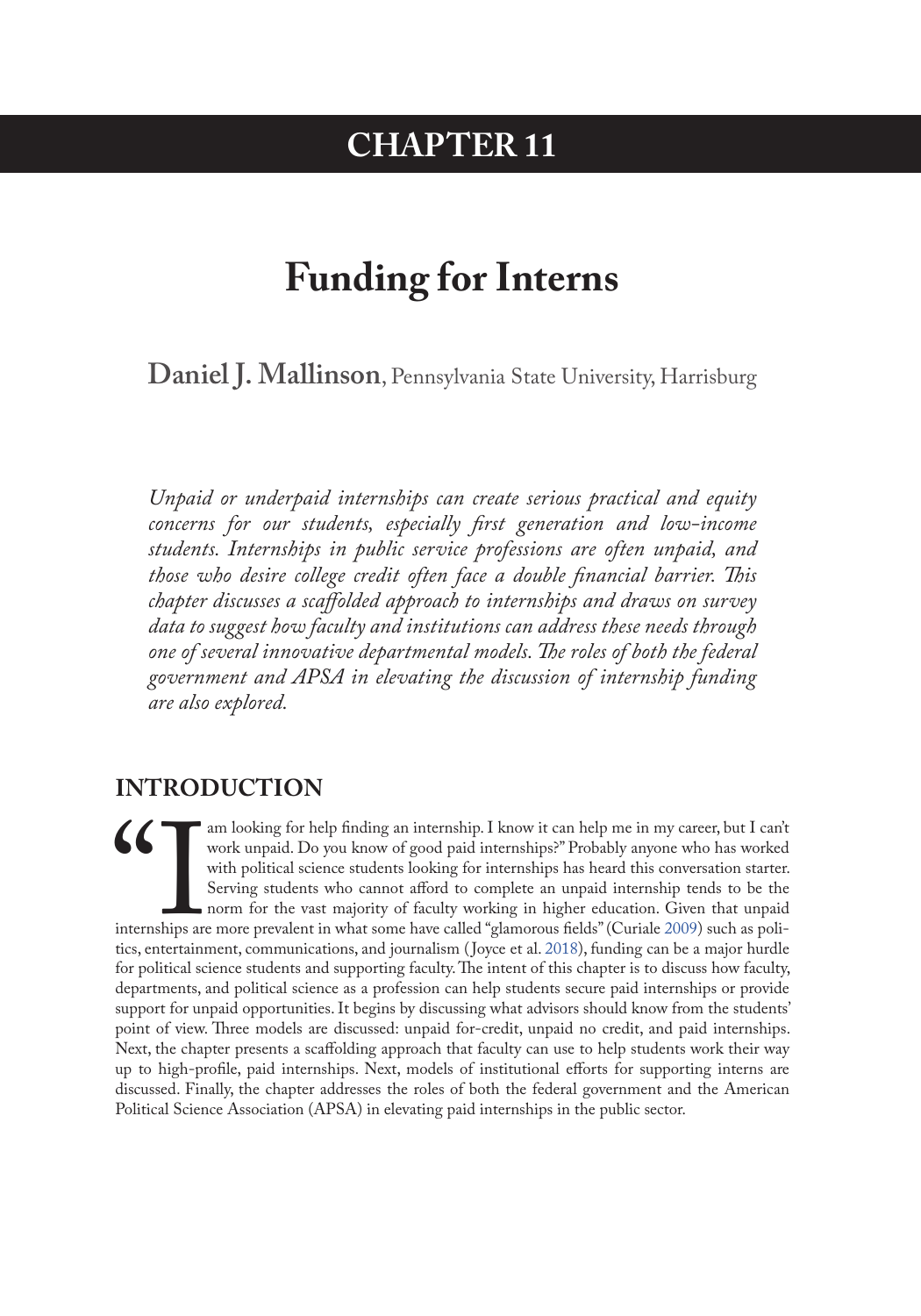### <span id="page-1-0"></span>**STUDENT INTERNSHIP MODELS**

Before delving into internship funding models, it is first useful to consider the direct costs of geographically distant internships. High quality internships are often found in locations far from students' homes. This means that students must find and pay for housing in addition to their other basic living expenses (Edwards and Hertel-Fernandez [2010](#page-8-1)). Consider the highly desired internship location of Washington, DC. As of March 2021, the average rent in Washington, DC was \$2,000 per month for a one-bedroom apartment.<sup>[1](#page-9-0)</sup> For a three-month summer internship, students could easily pay \$6,000 in rent alone in 2021. If a student chose to live outside of the District, they could pay lower rent, but would likely also pay more for the daily commute to their internship. Additionally, students must eat, which could amount to hundreds or even thousands of dollars (see Chapter 13 about DC internships by Chin for a more detailed breakdown of costs).

Finally, the student might seek course credit for their internship. In 2021, the average cost for a college credit in the United States was \$559[.2](#page-9-0) The average in-state tuition for public universities was slightly lower (\$396 per credit) and the average cost for out-of-state students and those at private universities was much higher (\$1,101 and \$1,492, respectively). Thus, the total cost for tuition and living expenses for a summer internship could conceivably have reached \$10,000 in 2021. If a student were paid the average wage for a Washington, DC internship in 2021, \$15 per hour, they would gross only \$7,200 over the course of a 12-week experience, before taxes.[3](#page-9-0) Or, in the case of unpaid internships, as is most often the case in public sector internships (Edwards and Hertel-Fernandez [2010;](#page-8-1) NACE [2019](#page-9-1)), the students must fully absorb the expenses. While the DC internship experience and placements outside the US are among the most financially costly, especially compared to local and state government experiences, this quick calculation illustrates the financial reality for many students.

Further, the DC example does not consider other financial complications that students, especially those from less advantaged backgrounds, face. Consider the student who lives completely independently and must either sublet or absorb the cost of a year-round apartment during the summer months. Or consider the student who supports an extended family, or even immediate family (such as a child, spouse, or parent), financially. The barriers to completing internships, especially unpaid, mount quickly and can result in unequal access to these vital career development opportunities.

Before addressing the roles of faculty and departments in increasing internship equity, it is important to understand the three different models of internships from the perspective of students: unpaid and for credit; unpaid with no credit; and paid internships (whether for credit or no credit). Each has benefits and drawbacks.

#### **Unpaid, For Credit**

Unpaid internships with a paired academic component can serve both the internship-granting institution and the intern well. While unpaid internships correlate negatively with future salary and employment, they do help students with networking and either confirming or rejecting their career goals (Crain 2016). Further, partnerships between academic programs and employers are necessary for ensuring high-quality experiences ( Joyce et al. [2018\)](#page-8-0). And earning credit appears to make students feel more accountable and care more about their performance at the internship (Saltikoff et al. 2018).

Students in most cases, however, pay tuition for this support. This is sensible given that faculty are supervising and assessing students, meaning that university resources are expended in the students' completion of a credited internship. From the students' perspective, however, this is a double financial blow: not only do they receive no compensation for their work, but they must also pay tuition. For those students who are responsible for paying their own way through college or receive limited support from others, the double financial burden creates a hurdle both to perceiving that an internship is possible and completing one for academic credit (Shade and Jacobson 2015). One way to avoid the pitfall of paying for credits, particularly in the summer when financial aid does not apply, is to complete the requirements for zero credits. This allows the internship to appear on the transcript without extra tuition charges.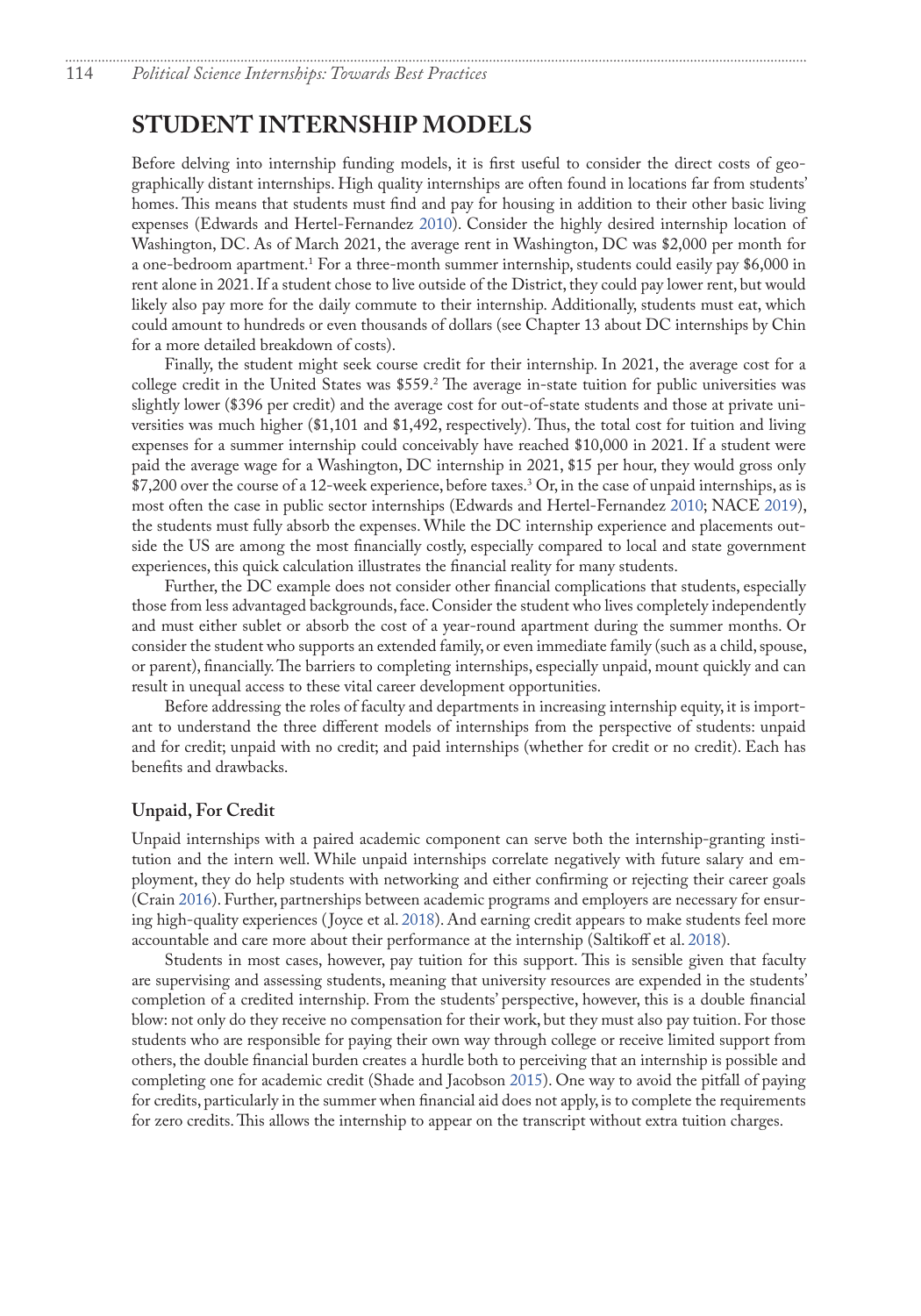#### **Unpaid, No Credit**

Unpaid internships without an accompanying academic component can free students from the financial burden of tuition. However, these also retain a strong potential for exploitation and undermining the core educational purpose of an internship. This is not to argue that all unpaid internships are necessarily exploitative, but such an outcome is possible because unpaid laborers and "volunteers" at both for- and non-profit organizations, including governments, often lack legal and institutional protections (Allan 2019; Baines, Cunningham, and Shields 2017; also see Yamada this volume). Without the faculty supervision that accompanies a for-credit internship, students are essentially on their own to navigate issues such as discrimination or exploitive practices, should they arise (Sosland and Lowenthal 2017).

#### **Paid (Credit or No Credit)**

Paid internships have many advantages; aside from providing an income stream that is usually indispensable, there is evidence that they lead to better career outcomes in the long run. Students who have had paid internships tend to be more employable (Hunt and Scott 2017), eventually receiving more job offers and higher starting salaries than those who either completed an unpaid internship or no internship (NACE [2019\)](#page-9-1). The major downsides of paid internships are that some institutions do not award credit for paid internships, and across the board they are highly competitive, attracting strong candidates with experience and developed skill sets. This is where strategic thinking on the part of the advisor and the student can be advantageous. Faculty can be strategic partners in scaffolding internships in ways that increase equity and students' competitiveness. Scaffolding involves building toward complex tasks, and because faculty regularly employ such techniques in their courses, they can easily transfer them to internship advising.

More specifically, scaffolding occurs when "a teacher…offers explicit support and guidance to help a learner to perform a difficult task beyond [their] own capacity" (Kazak, Wegerif, and Fujita 2015, 1269). Faculty are used to helping students structure the learning of complex tasks including research methods (Fisher and Justwan 2018) and civic skills (Saks McManaway and Lorentz 2020). Career skills, including those necessary for obtaining competitive paid internships, can be integrated directly into a discipline's curriculum, i.e., to create a scaffold (Mertz and Neiles 2020): networking, searching for opportunities, keeping track of early application deadlines, identifying transferable skills gained from coursework and service to student organizations, résumé preparation, informational interviews, and more. Scaffolding can also provide a useful structure for faculty working directly with students. For this approach to be effective, it is useful for advisors to think of a student's time in a program holistically and proactively rather than simply to provide semester-to-semester course advising (Varney 2007).

Unpaid internships, whether for credit or not, can also be viewed as ladders that students can climb to paid internships. These experiences help build skills that render students more competitive for paid, and possibly more prestigious, opportunities later in their academic careers. Faculty should be cognizant of making strategic decisions regarding funding, however, when helping a student build an internship plan. Student employment increased markedly from the 1970s to 2000s (Scott-Clayton 2012), and the double financial burden of a for-credit unpaid internship is most acutely felt during the summer months, when students are less likely to be living on campus or have scholarship support. With advance planning, some students can complete an internship during a semester when they are completing less-intensive coursework, a strategy that can help students balance demands on their time and also maintain a solid GPA.

Planning should also acknowledge the advance deadlines that are often established by paid internship programs. For example, the Finnegan Foundation Fellowship in Pennsylvania state government is awarded through a competitive essay contest, with a typical deadline that occurs in the February prior to a summer internship. The Pennsylvania House Fellowship, awarded by the General Assembly on a rolling basis, has a March 1 deadline for summer, May 1 deadline for fall, and October 1 deadline for spring semester. The federal government's Pathways program for undergraduates, graduate students, and recent graduates sets various deadlines depending on the agency that is hiring. Students must gain experience navigating job applications through USAJobs for these positions and must apply during an (often short) application window. The White House and the US State Department's unpaid internship programs require students to apply at least a full eight months before their summer experience owing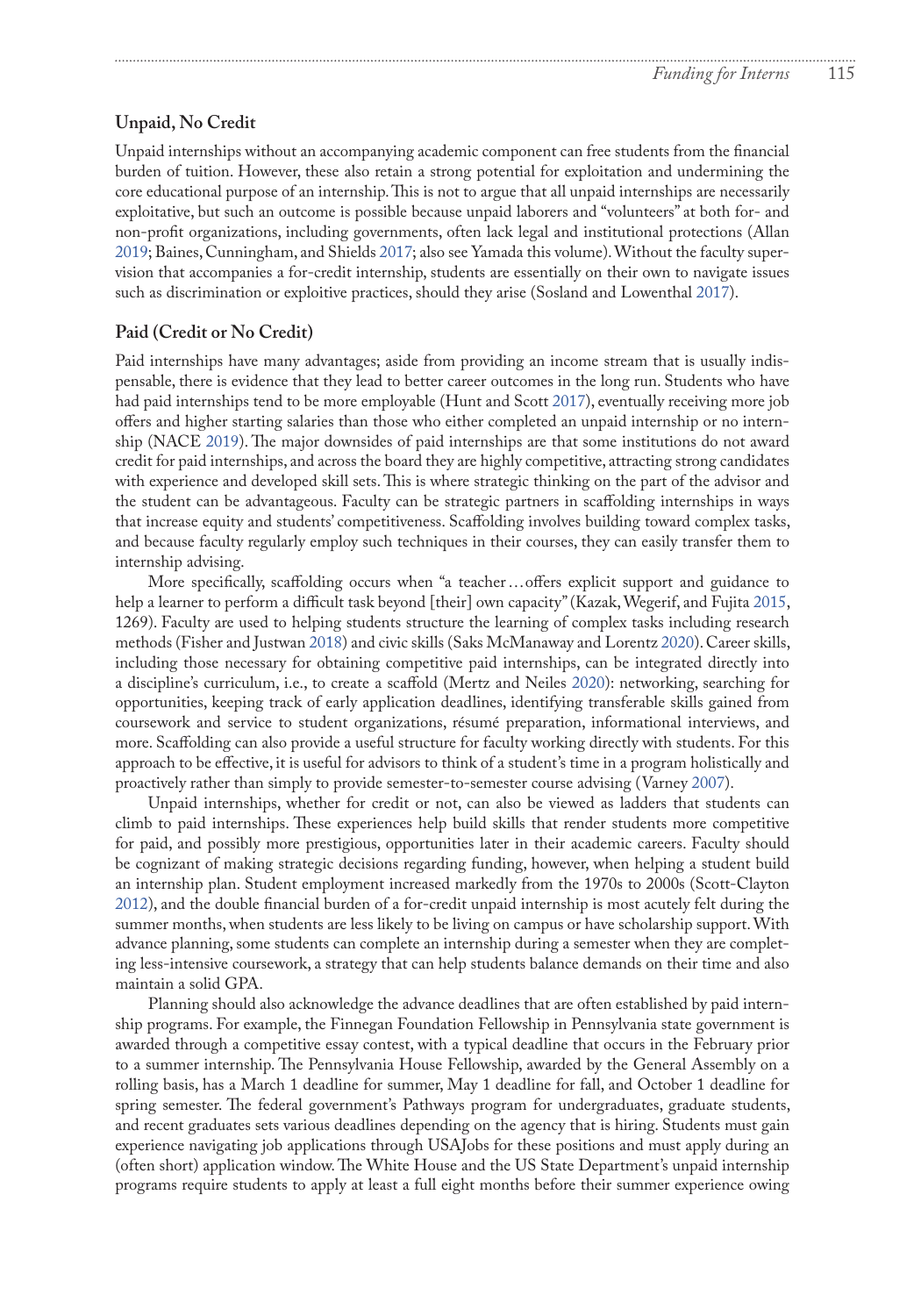<span id="page-3-0"></span>to an intensive interview process and a federal background check. Fortunately, students can sign up for alerts from these programs to help them stay aware of application windows and deadlines. The Virtual Student Federal Service, which provides eight-month (also unpaid) virtual internships in a variety of federal departments, only accepts applications during the month of July, after which applicants are screened and matched with agencies. Faculty can encourage students to be proactive in building their experiences, being organized, and preparing early for desired opportunities.

Career services staff represent another strategic partner in this scaffolding approach. Institutions of higher education have been expanding their career services, although students have not necessarily been increasing their use of such resources (Fadulu 2018; McGrath 2002). The best approach to career services support, however, is not simply passive referral by faculty, but active collaboration between faculty and career counselors (Ledwith 2014; Mallinson and Burns 2019). Whereas such collaboration often requires largely uncredited service time on the part of faculty, political science programs benefit from collaborative career courses, seminars, and positive, personal working relationships between career counseling staff and faculty (Mallinson and Burns 2019; McDow and Zabrucky 2015).

Moon and Schokman (2000) offer another possible model that faculty can directly integrate into their courses: a political science research assistantship embedded within a class on policy process and analysis (see also Chapter 7 by Auerbach in this book). The course they designed at the University of Western Australia includes five weeks of coursework on the policy process, followed by an eight-week internship wherein students provide policy research for a political organization. The internship portion is unpaid, but students build foundational skills and add to a portfolio of coursework that can help them secure external internship opportunities later in their career.

## **INSTITUTIONAL MODELS**

Even with such scaffolding, however, equity concerns remain. Institutional support for disadvantaged students can help even the playing field (Hindmoor 2010), but results from a national survey of political science departments make evident that there is wide variation in financial support for interns across political science departments (Van Vechten, Gelbman, and Gentry 2015; Van Vechten and Gentry 2017).<sup>4</sup> Only 23% of responding departments provide interns with financial support, yet even that percentage masks a lower level of direct support from departments. Figure 1 shows the types of support reported. Of the 39 programs that provided specific details regarding their funding support, two indicated that



*Figure 1. Types of Internship Support Reported by Departments*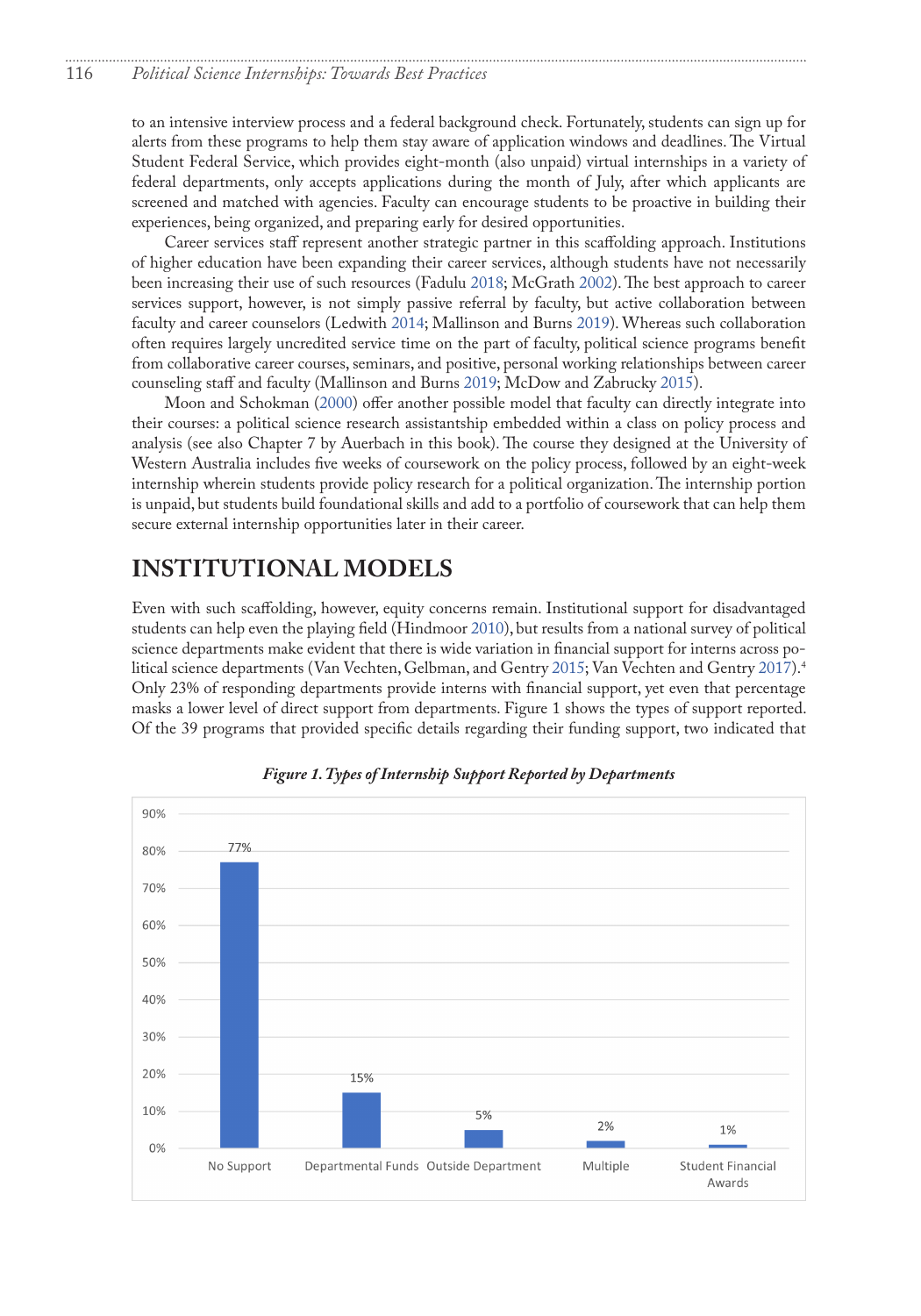there is no additional support beyond normal student financial awards, and nine reported that the source of additional support was outside of the department; most often this was in the form of college- or university-wide grants. Other sources included academic centers, the career center, and service-learning.

Three departments reported a multi-pronged approach to financial support across the institution. The most comprehensive included the application of student financial aid to Washington, DC internships, competitive university-wide summer internship grants, and departmental scholarships for summer internships with the Washington Internship program. Two others reported a mixture of small department scholarships (one described as "pocket money") and university financial aid.

Direct departmental financial support of student interns fell into three categories: small grants, scholarships, and endowments. Small grants ranged from \$500 to \$1,500 to help defray costs. Some departments tie the funding to having an unpaid internship and others specifically provide travel support if travel to the internship is required. In terms of scholarships, seven departments reported either considering internships in their criteria for departmental scholarships or providing a limited set of scholarships or single scholarship explicitly for internships. Three of those departments designate the scholarships specifically for Washington, DC experiences. Finally, seven departments indicated that they had endowed or private funds that provide funding support in the form of small grants or scholarships, but the presence of an endowment suggests that these funds are protected/designated specifically for internships. As these survey responses show, there is no "one-size-fits-all" approach to providing financial help for students, but they suggest three basic approaches. The following three institutional funding models will expand on these findings to suggest best practices for supporting interns financially.

#### **Model 1: Philanthropy-Based Subsidies**

Regardless of whether departments wish to provide small grants or full scholarships for unpaid interns, developing philanthropic sources of funding can offer stable support via an endowment. Relying on departmental funds or periodic giving that fluctuates with the financial circumstances of the institution and the economy means that funding may fall through for interns in a given fiscal year. One way that political science departments have approached raising scholarship funds, including those directed at internships, is to name the funds for popular, impactful, and long-standing members of the faculty. Examples include the McClellan Fund at Elizabethtown College ([https://www.etown.edu/depts/](https://www.etown.edu/depts/ppls/index.aspx) [ppls/index.aspx](https://www.etown.edu/depts/ppls/index.aspx)), Wendell "Roy" Gruenewald Intern Scholarship at Ball State ([https://www.bsu.edu/](https://www.bsu.edu/academics/collegesanddepartments/political-science/admissions-financial-aid/scholarships#accordion_gruenewaldintern) [academics/collegesanddepartments/political-science/admissions-financial-aid/scholarships#accordi](https://www.bsu.edu/academics/collegesanddepartments/political-science/admissions-financial-aid/scholarships#accordion_gruenewaldintern)[on\\_gruenewaldintern](https://www.bsu.edu/academics/collegesanddepartments/political-science/admissions-financial-aid/scholarships#accordion_gruenewaldintern)), and the Jerome Mileur Internship Fund/Scholarship at the University of Massachusetts at Amherst [\(https://polsci.umass.edu/undergraduate-programs/internships\)](https://polsci.umass.edu/undergraduate-programs/internships).

The University of South Dakota's Farber Fund [\(https://www.usd.edu/arts-and-sciences/far](https://www.usd.edu/arts-and-sciences/farber-fund)[ber-fund\)](https://www.usd.edu/arts-and-sciences/farber-fund) is also a notable example of a faculty-named fund that combines flexibility with purpose. It is named after a long-standing member of the political science department, Dr. William Farber, who retired in 1976. Although current students have no personal connection to the namesake, the fund now provides over \$170,000 annually for internship stipends, study abroad, and research. The fund's growth benefits from its flexibility, in that its broad range of potential uses means that many students are supported by the fund during their studies. This is not to say that grateful alumni would not donate to an internship-only fund, but as this example shows, a broader designation can help develop a critical mass, as not all students in a program will complete an internship and their personal connection to an earmarked fund would be more limited. Essentially, the more students potentially helped by a fund, the more a program could anticipate future contributions from them. Additionally, endowed funds give departments spending flexibility, enabling them to vary the proportion of funds used for internships, depending on demand. Thus, political science departments could consider establishing a fund that features both flexibility and purpose, including the support of unpaid interns.

Alumni may also wish to self-name funds for internships, like the Gordon and Norma Guyer Public Policy Internship Award at Michigan State University ([https://polisci.msu.edu/undergraduate/](https://polisci.msu.edu/undergraduate/scholarships.html) [scholarships.html](https://polisci.msu.edu/undergraduate/scholarships.html)). A notable example of an alumna-named fund that directly addresses gender equity concerns in internships is the Barbara Lee Fellowship ([https://www.simmons.edu/undergraduate/](https://www.simmons.edu/undergraduate/academics/undergraduate-research-and-fellowships/opportunities-simmons/barbara-lee) [academics/undergraduate-research-and-fellowships/opportunities-simmons/barbara-lee\)](https://www.simmons.edu/undergraduate/academics/undergraduate-research-and-fellowships/opportunities-simmons/barbara-lee) at Simmons University (Doherty 2011). Drawing on its location in Boston, Massachusetts, the fellowship pairs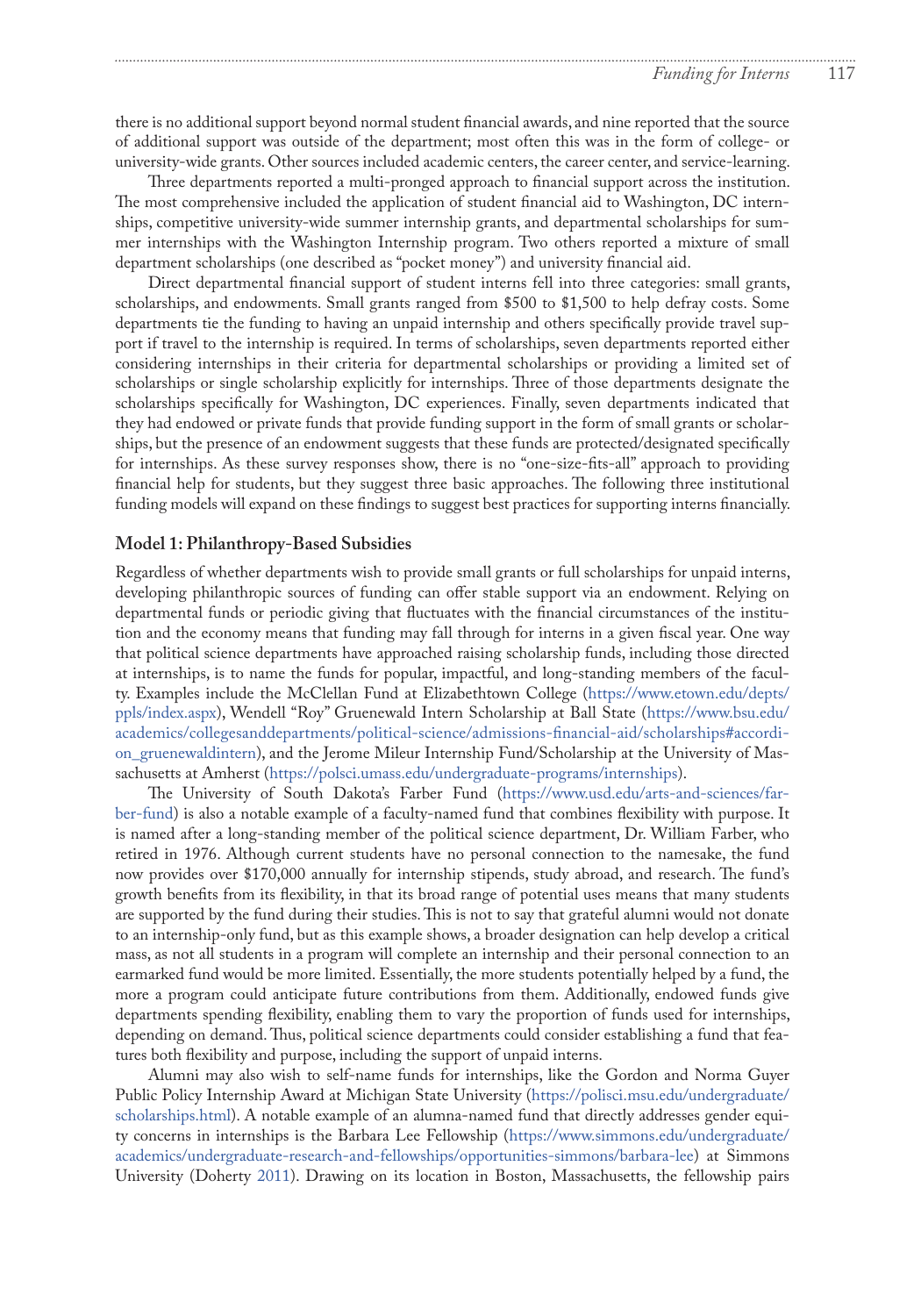<span id="page-5-0"></span>women interns with women state legislators. As of 2011, the program provided a stipend of \$1,750 and students could earn internship credits. Doherty (2011) reported that the program was effective in increasing women students' view of their viability in politics and the program had great success in seeing alumni pursue careers in public service. This is a good example of how pay, credit, and faculty support can be combined to address gender disparities in internships as well as public service.

Finally, some departments also have funds that memorialize the legacy of students, such as the Adam Gregory Thomas Legislative Internship Scholarship at the University of Nevada, Reno ([https://](https://www.unr.edu/political-science) [www.unr.edu/political-science\)](https://www.unr.edu/political-science) and the Sara Katherine Ullman Memorial Internship Award at Ohio University [\(https://www.ohio.edu/cas/political-science/financial-aid](https://www.ohio.edu/cas/political-science/financial-aid)). Other funds honor local public officials, like the Grand Valley State University's Paul B. Henry Congressional Internship ([https://www.](https://www.gvsu.edu/polisci/scholarships-33.htm) [gvsu.edu/polisci/scholarships-33.htm\)](https://www.gvsu.edu/polisci/scholarships-33.htm). Political science departments can work with their development offices to cultivate philanthropy and should keep internship support in mind as a possible use of funds donated by alumni or in honor of individual (or multiple) faculty or students.

#### **Model 2: Center-Based Subsidies**

While not available at all institutions, academic centers or institutes, which are typically organized around a common subject (e.g., The McCourtney Institute for Democracy) and not housed within an academic department, have long been increasing in number across higher education. They became ubiquitous at research institutes in the 1980s (Stahler and Tash 1994) and can be viewed as having more of an impact on an institution's research enterprise than its educational mission (Bunton and Mallon 2007). Still, some institutes and centers offer funding for internships and, as purported funding magnets for institutions, they could be leveraged as another means beyond departments for cultivating internship support. The William J. Hughes Center at Stockton University [\(https://stockton.edu/hughes-center/](https://stockton.edu/hughes-center/)), for example, provides \$1,000 of funding to one student per semester who attends the Washington Center Internship program (<https://twc.edu/>). The Hughes Center is highlighted because it is at a smaller public regional comprehensive university, not an R1. While the Center has limited funds compared to a large research institution, it still provides support for internships. Likewise, the Institute of Public Affairs and Civic Engagement at San José State University offers the \$2,000 IPACE scholarship ([https://](https://www.sjsu.edu/polisci/scholarships/ipace.php) [www.sjsu.edu/polisci/scholarships/ipace.php\)](https://www.sjsu.edu/polisci/scholarships/ipace.php) to one political science intern who is concurrently enrolled in an internship course for credit.

The Institute for Public Administration (<https://www.bidenschool.udel.edu/ipa>) at the Biden School of Public Policy & Administration at the University of Delaware is an example of what an institute at a larger school, with a big name attached, can do. The Institute provides fellowships for legislative, judicial, and local government internships.[5](#page-9-0) Not only do students receive a stipend, but they also receive carpool travel assistance to Dover and internship course credit. Granted, not all schools can do this, but political science programs on campuses with large policy-, democracy-, and governance-oriented centers should push them to provide opportunities like these, especially if they are named for prominent public servants.

#### **Model 3: Tuition Waivers**

Whereas the first two models focus on providing stipends to students, a third form of support involves lessening the cost of obtaining credit for either unpaid or paid internships. To achieve this, universities and colleges could waive the tuition costs for qualifying experiences or enable students to add a course to a transcript with variable credits attached. The state of Massachusetts offers students at its public universities a need-based waiver of tuition and housing subsidy for the Washington Center Internship experience ([https://www.mass.edu/osfa/programs/washingtoncenter.asp\)](https://www.mass.edu/osfa/programs/washingtoncenter.asp). Chapman University waives tuition for credited international internships, which typically require significant additional costs for relocation and living ([https://www.chapman.edu/international-studies/center-for-global-education/trav](https://www.chapman.edu/international-studies/center-for-global-education/travel-courses/tuition-waiver.aspx)[el-courses/tuition-waiver.aspx](https://www.chapman.edu/international-studies/center-for-global-education/travel-courses/tuition-waiver.aspx)). Vanderbilt University has a program to waive tuition for a one-credit summer internship [\(https://www.vanderbilt.edu/career/career-exploration/internships/\)](https://www.vanderbilt.edu/career/career-exploration/internships/). Alternatively, students could fulfill all the academic requirements to have their internships transcripted with fewer units attached. The transcript would show zero or more units on a student's transcript, up to the maximum allowed before a tuition charge is triggered. An institution could go further by awarding fractional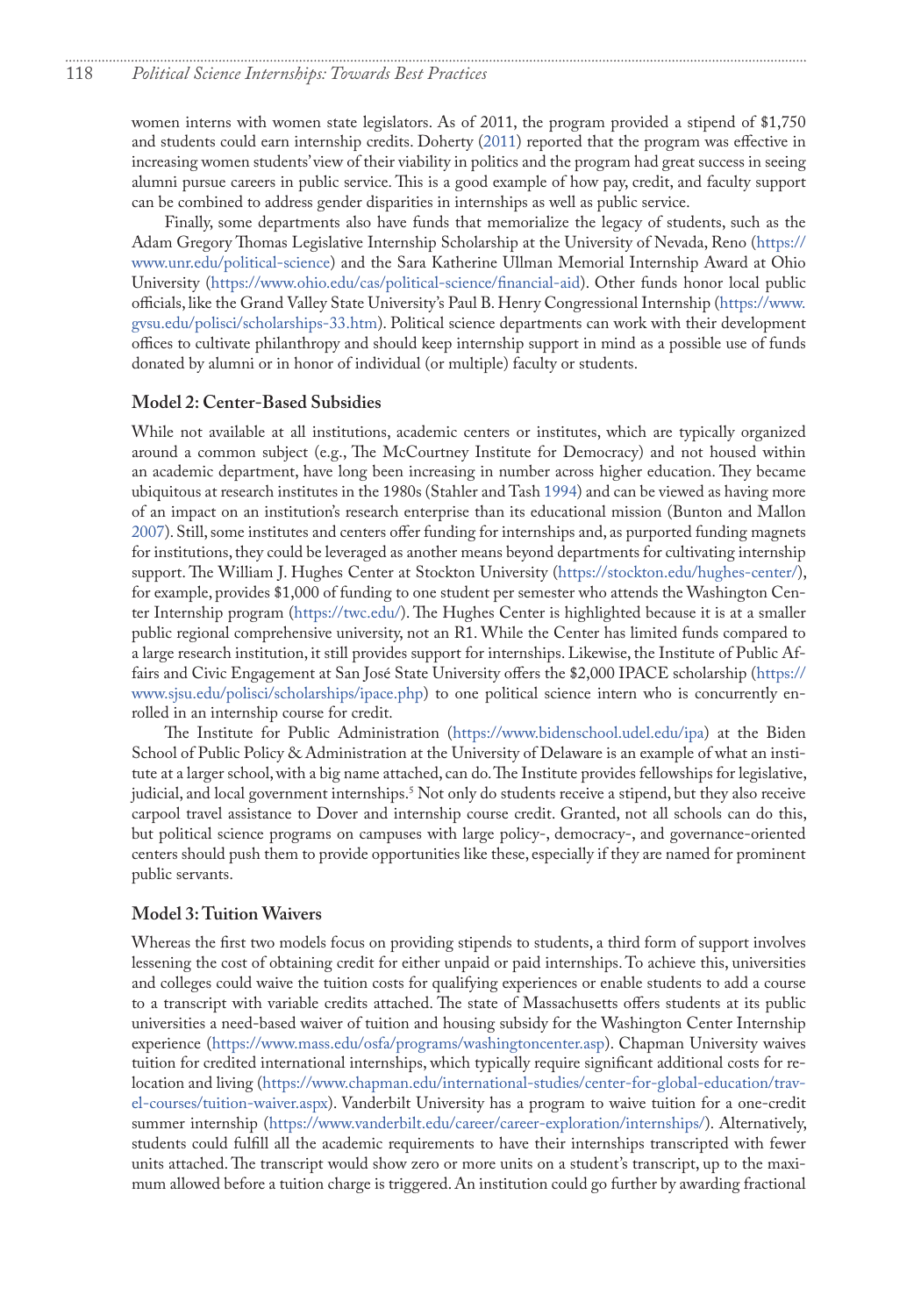credits to faculty based on the time they spend with students, rather than the number of units that students accumulate. Doing so reduces tuition costs for the students while also protecting and providing compensation for faculty time. Tuition reductions come at a direct cost to the institution, of course, but some institutions are willing to bear this as an investment in their students.

### **FEDERAL SUPPORT**

Proposals for changing how the federal government supports public sector internships are of particular importance to political science programs. Only 6% of House interns were paid in 2017 (members of Congress can choose to pay them through their own budgets), although 46% of US Senators reported paying their interns either an hourly wage or fixed stipend (Vera and Jenab [2017\)](#page-9-2). The House Paid Internship program was created in 2019, and in 2020 the Committee on House Administration issued new regulations for paid internships (Committee on House Administration 2021). House members receive a yearly allowance of \$25,000 to pay interns (Senators receive \$50,000 via their program), and these funds can be used to pay both DC and district office interns. These dedicated funds should increase the number of paid internships on the Hill, which may, in turn, make them even more competitive. The rules do not set specific wages for all offices, as the House Intern Pay Act would, and the allowance can be spent on equipment (such as laptops that connect directly to the US House network) and stipends in any amount (minimum of \$100 per intern). Further, interns cannot work for a member for more than 120 calendar days and must be able to demonstrate that they are part of a formal education program.

In 2010, a report by the Economic Policy Institute proposed a new federal Student Opportunity Program that would "serve as a pipeline to college completion and employment for high-achieving, low-income students, helping them to acquire the skills, contacts, and experience that will improve their future labor market potential and encourage them to pursue careers in public service" (Edwards and Hertel-Fernandez [2010,](#page-8-1) 2). The program is based on the model of Federal Work Study (FWS), with schools receiving funds based on the number of enrolled students that qualify using the Free Application for Federal Student Aid (FAFSA). The program would have income-based eligibility limits, but schools would determine which unpaid internships could count as quality employment, set award amounts, enroll students, and dispense monies. The authors argue that many institutions could do this through their existing FWS infrastructure, but some may need to develop additional staff support. Indeed, many colleges do this already, with the important caveat that using FWS money requires both the student to qualify based on income and the internship itself to qualify, which precludes internships with political campaigns.

The report also offers two alternative (or additional) implementation strategies. First, colleges and universities could compete for funds from the US Department of Education for the purpose of developing their own "internship support programs for low-income students" (7). Second, the federal government could directly incentivize and support internships in federal executive agencies. Edwards and Hertel-Fernandez ([2010\)](#page-8-1) suggest that this be administered by the Office of Personnel Management. In addition to directly funding students who are completing unpaid public sector internships, the authors suggest that Congress should make money available for federal, state, and local governments to improve their internship experiences for students. A major benefit of federal funding for such an initiative would be to expand opportunities for high-quality internships beyond Washington, DC and other major metropolitan areas. Supporting both students and internship providers in state and local governments would allow students to complete high-quality internships closer to home, which could, in turn, reduce their living expenses. The combination of reduced costs to complete an internship and a stipend for their labor would make internships more accessible to low-income students.

### **THE PROFESSION AND INTERNSHIPS**

What is the American Political Science Association's (APSAs) role in the internship landscape? This handbook is an important marker of the Association's, and particularly the Political Science Education section's, commitment to internships. APSA has also been working to make equity and inclusion an important emphasis, but the profession, and the public service professions that it serves, will not diversify quickly or adequately if the pipeline of talent faces structural barriers for some (women, BIPOC,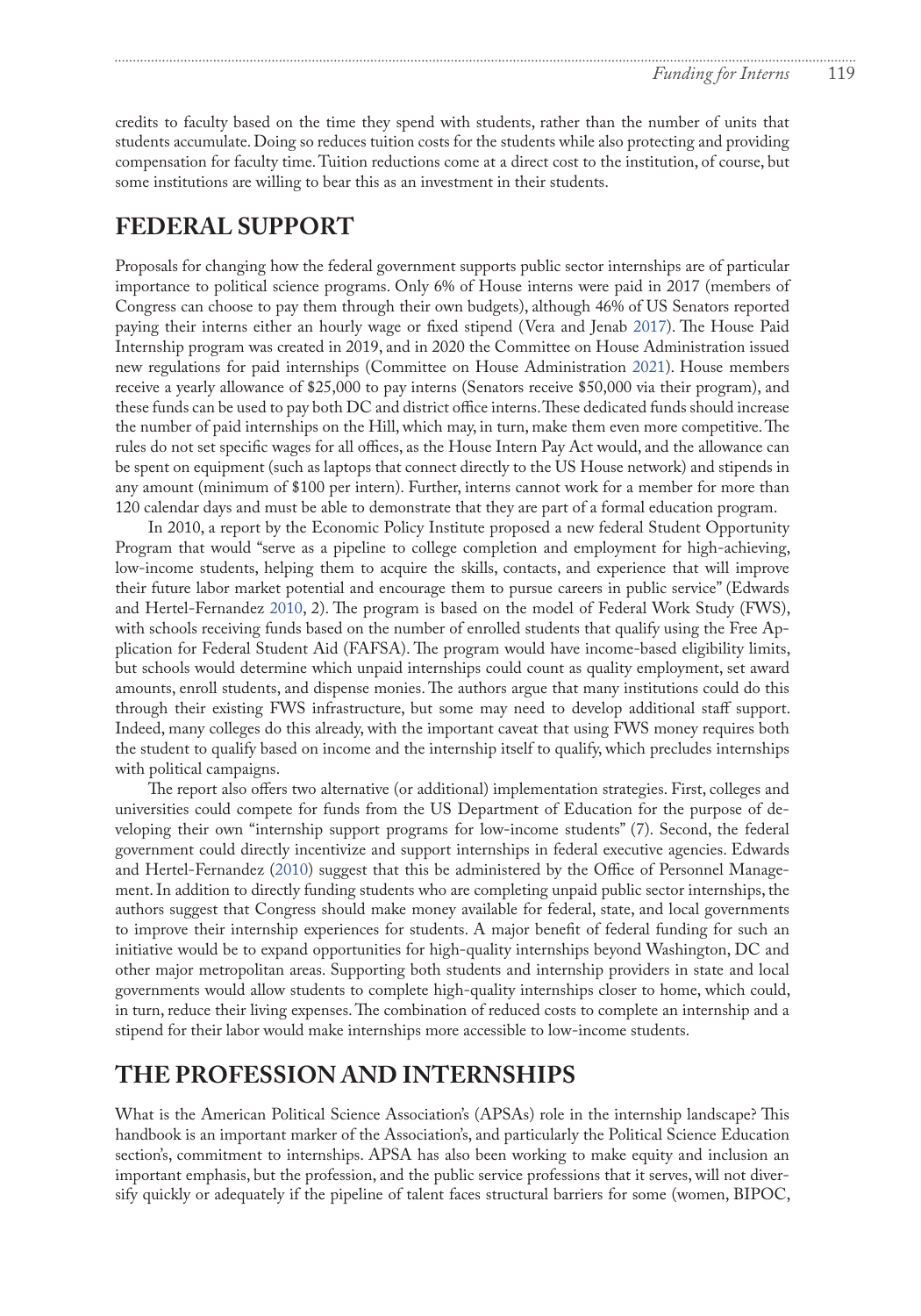first generation students) and advantages for others (White, male, multi-generation students and those wealthy financially and/or well-connected). Because internship funding lies at the heart of equity concerns for the public service career pipeline (Doherty 2011; Hindmoor 2010), APSA should consider taking the following three steps.

First, APSA should expand on the effort of this book in making internships, particularly cultivating paid internships, a priority. APSA could look to the model internship guidelines developed conjointly by the Network of Schools of Public Policy, Affairs, and Administration (NASPAA) Urban Management Education Committee and the International City/County Management Association (ICMA) Advisory Board on Graduate Education for Master's in Public Administration students. In regard to compensation, the guidelines state as follows:

Internships are in many cases one of the methods for the student to finance his/her education. While it is not always feasible, every effort should be made to create "funded" internships. The old adage "you get what you pay for" is true for many internships. Local governments that contribute financially to the support of the internship are more likely, over time, to make meaningful use of the intern, to provide the intern with good supervision, and to demand more from the intern in terms of professional productivity. The more the intern is treated as a temporary or part-time employee, the more valuable the internship will be to the student and the local government. Providing financial support to the internship is also likely to increase the pool of potential interns from which the local government can choose. (Benavides, Dicke, and Holt 2013, 352)

This type of collaborative statement between an academic organization (NASPAA) and one representing potential internship providers (ICMA) establishes an expectation that departments can leverage when establishing collaborations with internship providers (Benavides, Dicke, and Holt 2013).

Second, encouraging more research on political science internships, particularly around pay, would be valuable. There is a broader literature on career and equity disadvantages of unpaid internships, but much of that work is done outside of political science and has substantial limitations (Rothschild and Rothschild 2020). This is not to say there is no literature on political science internships, but much of it focuses on learning outcomes (e.g., Lucas 2020; Mariani and Klinkner 2009). Even articles offering guidance on how to better institutionalize internships do not discuss pay (Foster Schoaf 2020). In fact, a recently published article on internship supervisors points to knowledge gaps on internship pay through its future research questions: "Do unpaid internships get more substantive responsibility and thus learn more than paid interns? Do internship supervisors treat paid interns differently from unpaid interns?" (Sosland and Lowenthal 2017). The survey included in this volume provides insight into how some departments handle internship support, but additional institutional research would be helpful for departments that want to follow best practices. Specifically, several models are outlined above, but there is need for systematic knowledge about how to develop these kinds of programs. Best practices for university fundraising and development can provide guidelines for cultivating resources for supporting interns, but understanding the details of how political science departments have established and maintained their support could have value across the discipline.

Third, APSA, perhaps through the Political Science Education member section, is positioned to champion federal initiatives like the Student Opportunity Program and expand programs like the House Paid Internship Program to executive agencies. As a professional organization, APSA represents members who are often reliant on unpaid internships to help their students progress professionally. Given the possibility for abuses of interns and the equity concerns of relying so heavily on unpaid opportunities, APSA could add its voice to calls for better intern pay within the public sector.

### **REFERENCES**

Allan, Kori. 2019. "Volunteering As Hope Labour: The Potential Value Of Unpaid Work Experience For The Un-And Under-Employed." *Culture, Theory and Critique* 60 (1): 66–83. doi: 10.1080/14735784.2018.1548300.

Baines, Donna, Ian Cunningham, and John Shields. 2017. "Filling The Gaps: Unpaid (And Precarious) Work In The Nonprofit Social Services." *Critical Social Policy* 37 (4): 625–645. doi: 10.1177/0261018317693128.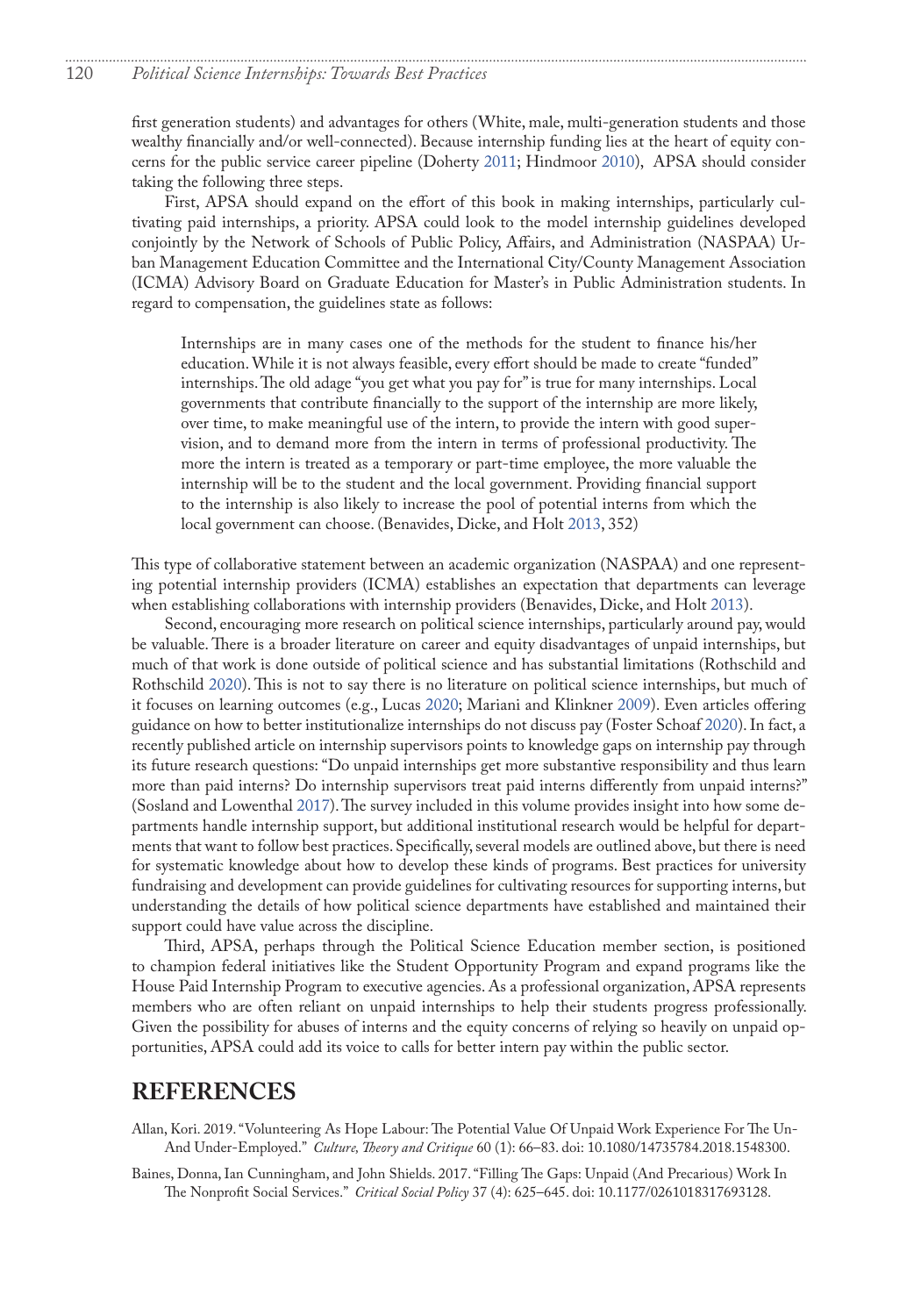Benavides, Abraham D., Lisa A. Dicke, and Amy C. Holt. 2013. "Internships Adrift? Anchoring Internship Programs in Collaboration." *Journal of Public Affairs Education* 19 (2): 325–353. doi: 10.1080/15236803.2013.12001736.

- Bunton, Sarah A., and William T. Mallon. 2007. "The Impact of Centers and Institutes on Faculty Life: Findings from a Study of Life Sciences Faculty at Research-Intensive Universities' Medical Schools." *Innovative Higher Education* 32 (2): 93–103. doi: 10.1007/s10755-007-9041-0.
- Collins, Todd A., H. Gibbs Knotts, and Jen Schiff. 2012. "Career Preparation and the Political Science Major: Evidence from Departments." *PS: Political Science & Politics* 45 (1): 87–92. doi: 10.1017/S1049096511001764.
- Committee on House Administration. 2021. "House Paid Internship Program." US House of Representatives. [https://cha.house.gov/member-services/house-paid-internship-program.](https://cha.house.gov/member-services/house-paid-internship-program)
- Crain, Andrew. 2016. "Exploring the Implications of Unpaid Internships." *NACE Journal*, November 1. [https://](https://www.naceweb.org/job-market/internships/exploring-the-implications-of-unpaid-internships/) [www.naceweb.org/job-market/internships/exploring-the-implications-of-unpaid-internships/](https://www.naceweb.org/job-market/internships/exploring-the-implications-of-unpaid-internships/).
- Curiale, Jessica L. 2009. "America's New Glass Ceiling: Unpaid Internships, the Fair Labor Standards Act, and the Urgent Need for Change." *Hastings Law Journal* 61 (6): 1531–1560.
- Doherty, Leanne. 2011. "Filling the Female Political Pipeline: Assessing a Mentor-Based Internship Program." *Journal of Political Science Education* 7 (1): 34–47. doi: 10.1080/15512169.2011.539911.
- <span id="page-8-1"></span>Edwards, Kathryn Anne, and Alexander Hertel-Fernandez. 2010. *Paving the Way Through Paid Internships: A Proposal to Expand Educational and Economic Opportunities for Low-Income College Students*. Washington, DC: Economic Policy Institute and Dēmos.
- Fadulu, Lola. 2018. "Why Aren't College Students Using Career Services?" *The Atlantic*. Last Modified January 20, 2018. Accessed August 21, 2020. [https://www.theatlantic.com/education/archive/2018/01/why-arent](https://www.theatlantic.com/education/archive/2018/01/why-arent-college-students-using-career-services/551051/)[college-students-using-career-services/551051/.](https://www.theatlantic.com/education/archive/2018/01/why-arent-college-students-using-career-services/551051/)
- Fisher, Sarah, and Florian Justwan. 2018. "Scaffolding Assignments and Activities for Undergraduate Research Methods." *Journal of Political Science Education* 14 (1): 63–71. doi: 10.1080/15512169.2017.1367301.
- Foster Schoaf, Nicole. 2020. "Political Science Internships: A Path to 'Workforce Ready' without Selling Out." *APSA Preprints*. doi: 10.33774/apsa-2020-hknr6.
- Hindmoor, Andrew. 2010. "Internships Within Political Science." *Australian Journal of Political Science* 45 (3): 483–490. doi: 10.1080/10361146.2010.499186.
- Hunt, Wil, and Peter Scott. 2017. "Participation in Paid and Unpaid Internships Among Creative and Communications Graduates." In *Higher Education and Social Inequalities*, eds. Richard Waller, Nicole Ingram and Michael R. M. Ward, 190–207. New York, NY: Routledge.
- <span id="page-8-0"></span>Joyce, Peter, Sandra Staklis, Ami Thakkar, and John Vavricka. 2018. *Making Paid Internships the Standard: A Global Lens*. Research Triangle Park, NC: RTI International.
- Kazak, Sibel, Rupert Wegerif, and Taro Fujita. 2015. "Combining Scaffolding for Content and Scaffolding for Dialogue to Support Conceptual Breakthroughs in Understanding Probability." *ZDM* 47 (7): 1269–1283. doi: 10.1007/s11858-015-0720-5.
- Ledwith, Katherine E. 2014. "Academic Advising and Career Services: A Collaborative Approach." *New Directions for Student Services* 148: 49–63. doi: 10.1002/ss.20108.
- Lucas, Kevin. 2020. "Internships for Credit: Linking Work Experience to Political Science Learning Objectives." *APSA Preprints*. doi: 10.33774/apsa-2020-mrs8n.
- Mallinson, Daniel J., and Patrick Burns. 2019. "Increasing Career Confidence through a Course in Public Service Careers." *Journal of Political Science Education* 15 (2): 161–178. doi: 10.1080/15512169.2018.1443820.
- Mariani, Mack, and Philip Klinkner. 2009. "The Effect of a Campaign Internship on Political Efficacy and Trust." *Journal of Political Science Education* 5 (4): 275–293. doi: 10.1080/15512160903272160.
- McDow, Lauren W., and Karen M. Zabrucky. 2015. "Effectiveness of a Career Development Course on Students' Job Search Skills and Self-Efficacy." *Journal of College Student Development* 56 (6): 632–636.
- McGrath, Gary L. 2002. "The Emergence of Career Services and their Important Role in Working with Employers." *New Directions for Student Services* 2002 (100): 69–84. doi: 10.1002/ss.71.
- Mertz, Pamela S., and Kelly Y. Neiles. 2020. "Scaffolding Career Skills into the Undergraduate Curriculum Utilizing a Backward Design Approach." In *Integrating Professional Skills into Undergraduate Chemistry*